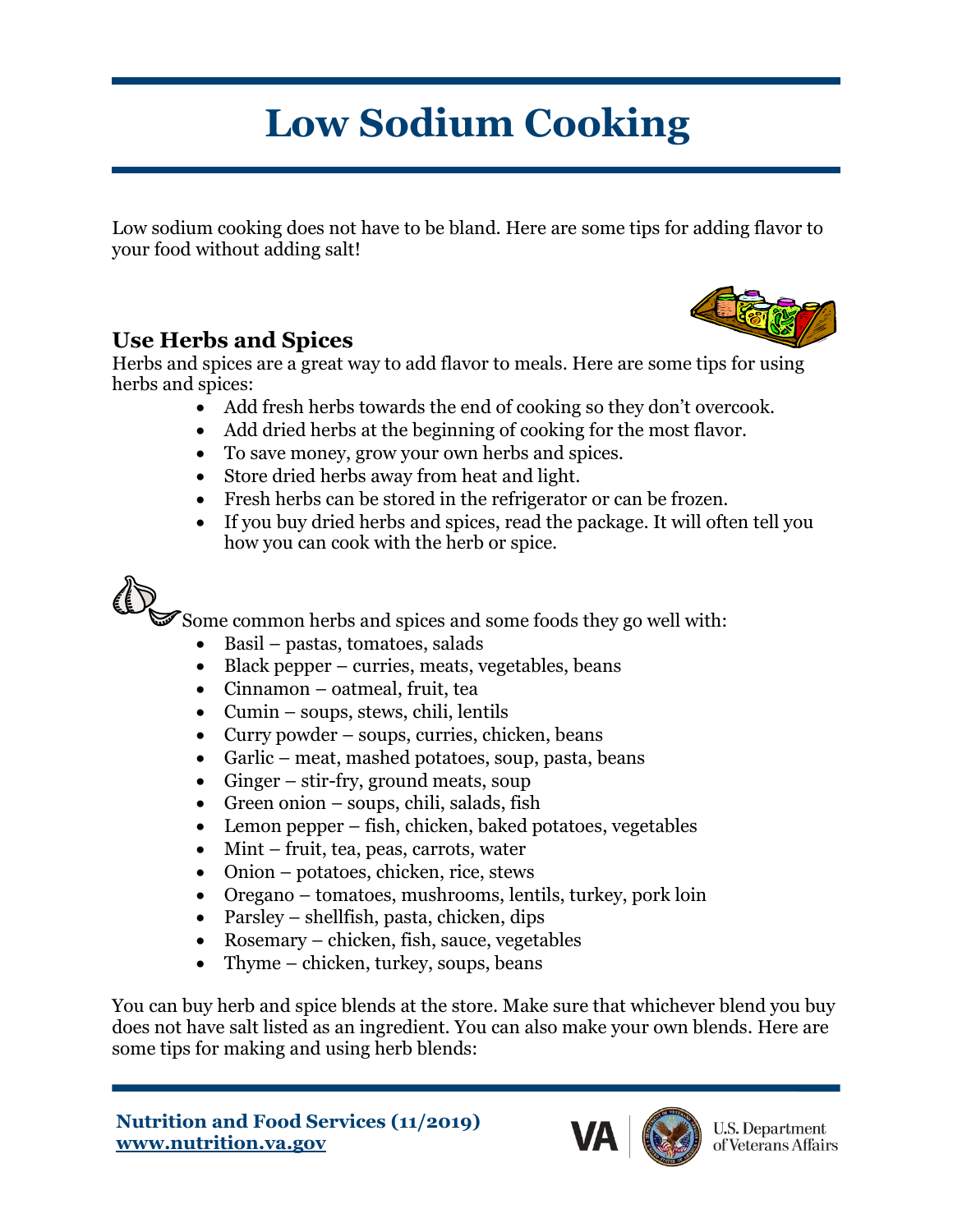- For an **Italian blend**, mix onion powder, garlic powder, oregano, and basil.
- For a **stir-fry blend**, mix onion powder, garlic powder, ground ginger, and black pepper.
- For a **spice blend to use with fish**, mix together lemon pepper, rosemary, and black pepper.
- Make a **general all-purpose blend** by mixing garlic powder, onion powder, basil, thyme, parsley, sage, and black pepper.
- Sprinkle your favorite herb blend on some air popped popcorn for a tasty snack.
- Mix 2 tablespoons of your favorite herbs with  $\frac{1}{4}$  cup of olive oil for a dip for bread or raw vegetables.



# **Tips for Cooking Vegetables**

- Try roasting vegetables. This will help enhance the natural flavor of the vegetables. Brush a little olive oil on your vegetables, arrange the vegetables in a single layer of an oven safe-pan, and cook at 350 degrees Fahrenheit until the vegetables are cooked to a texture you enjoy. Some vegetables that do well in the oven: asparagus, kale, beets, peppers, tomatoes, Brussel sprouts.
- Try grilling vegetables. Like roasting, this will help bring out the natural flavor of the vegetables. You can use olive oil, vinegar-based salad dressing, or lowsodium marinade to keep the vegetables from over-cooking. Some vegetables that do well on the grill: potatoes, corn, eggplant, zucchini, onion, peppers.
- When cooking beans or soups, avoid cured meats, such as ham and use liquid smoke flavoring or vinegars instead.
- Cook your favorite green vegetable without salt. Right before eating, sprinkle the green vegetable with a little fresh lemon juice.



**U.S. Department** of Veterans Affairs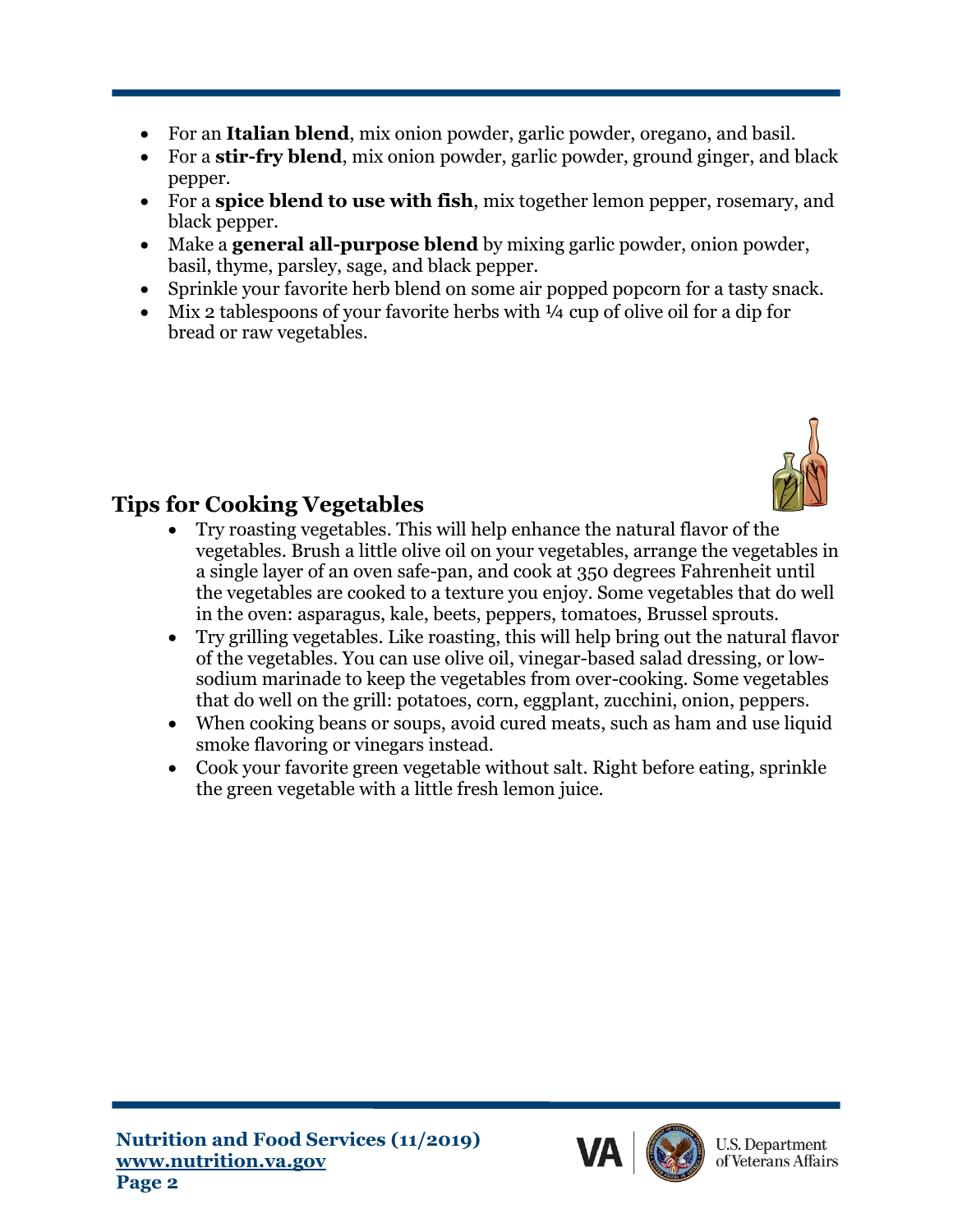# **Tips for Salads and Raw Vegetables**

- Buy low sodium salad dressing.
- Make your own salad dressing. Mix together 1 tablespoon of vinegar and 3 tablespoons of olive oil, then add lemon juice or any herbs and spices [that yo](https://creativecommons.org/licenses/by-sa/3.0/)u enjoy.
- Instead of using salad dressing, try sprinkling flavored vinegars o[n your](https://creativecommons.org/licenses/by-sa/3.0/) salads.
- Sprinkle herbs and spices on your favorite fresh vegetables. For example, sprinkle a little oregano and fresh basil on sliced tomatoes for a quick and refreshing side dish or snack.
- Instead of ranch dressing, dip raw vegetables in a homemade yogurt dip. Mix ½ cup plain Greek yogurt with 2-3 tablespoons of your favorite herbs and spices.



#### **Tips for Cooking Entrees**

- When grilling meat, choose low-sodium marinade or a dry rub made from herbs or spices that you like.
- If the recipe uses garlic, double the garlic and skip the salt.
- If the recipe uses onion, you can skip the salt and still have lots of flavor.
- When cooking eggs, try using pepper or salsa for a kick of flavor. Onions, chives, and parsley also work well with eggs.
- When cooking pork loin, try topping with a low-sugar apple or cranberry sauce. You can also try cooking the pork loin with chopped apples.
- When grilling fish, sprinkle with fresh lemon juice and dried rosemary or thyme.



**U.S. Department** of Veterans Affairs